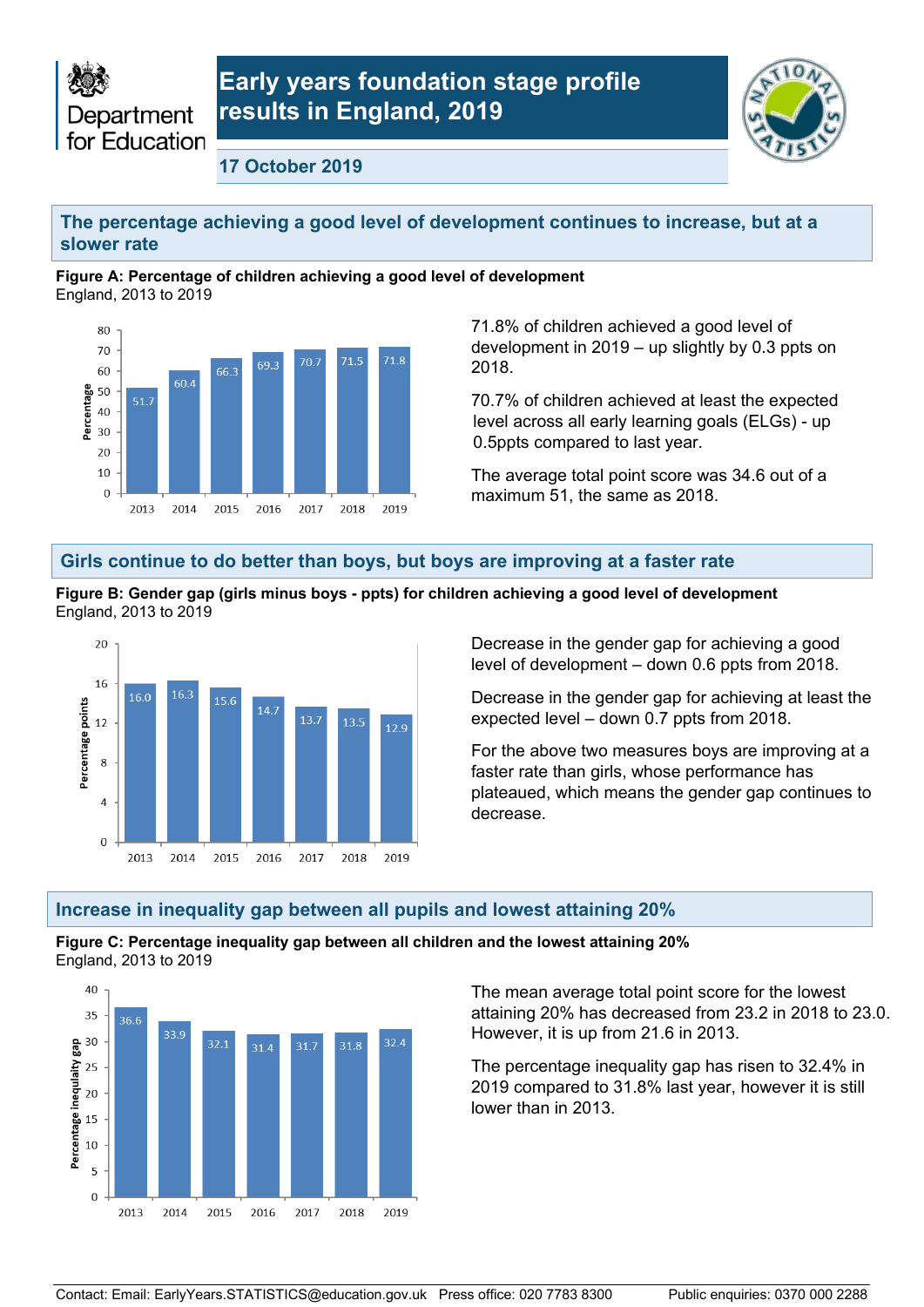# **Contents**

| 1 <sub>1</sub> |  |
|----------------|--|
| 2.             |  |
| 3.             |  |
| 4.             |  |
| 5.             |  |
| 6.             |  |
| 7 <sub>1</sub> |  |
| 8.             |  |
| 9.             |  |
| 10.            |  |

#### **About this release**

 These statistics provide national and local authority level details on the achievement at the end of the early years foundation stage profile (EYFSP) from 2013 to 2019.

 The EYFSP is a teacher assessment of children's development at the end of the early years foundation stage (the end of the academic year in which the child turns five years old – this is typically at the end of the Reception year). All providers of state-funded early years education in England are within the scope of the EYFSP teacher assessments including:

- academies
- free schools
- private, voluntary and independent (PVI) providers

 Only children with a valid result for every early learning goal are included within the assessment and some children may not have a full assessment for each early learning goal.

This may include a child who has not been assessed due to long periods of absence. For example:

- a prolonged illness;
- • a child who arrives too late in the summer term for an assessment for example, within 2 weeks of the data submission date;
- a child who has an exemption.

#### **In this publication**

The following tables are included in the statistics publication:

- Main tables (Excel .xls)
- Additional Characteristics tables (Excel .xls) (available from 28 November 2019)
- Underlying data (open format .csv and metadata .txt)

 The accompanying technical document provides information on the data sources, their coverage and quality and explains the methodology used in producing the figures.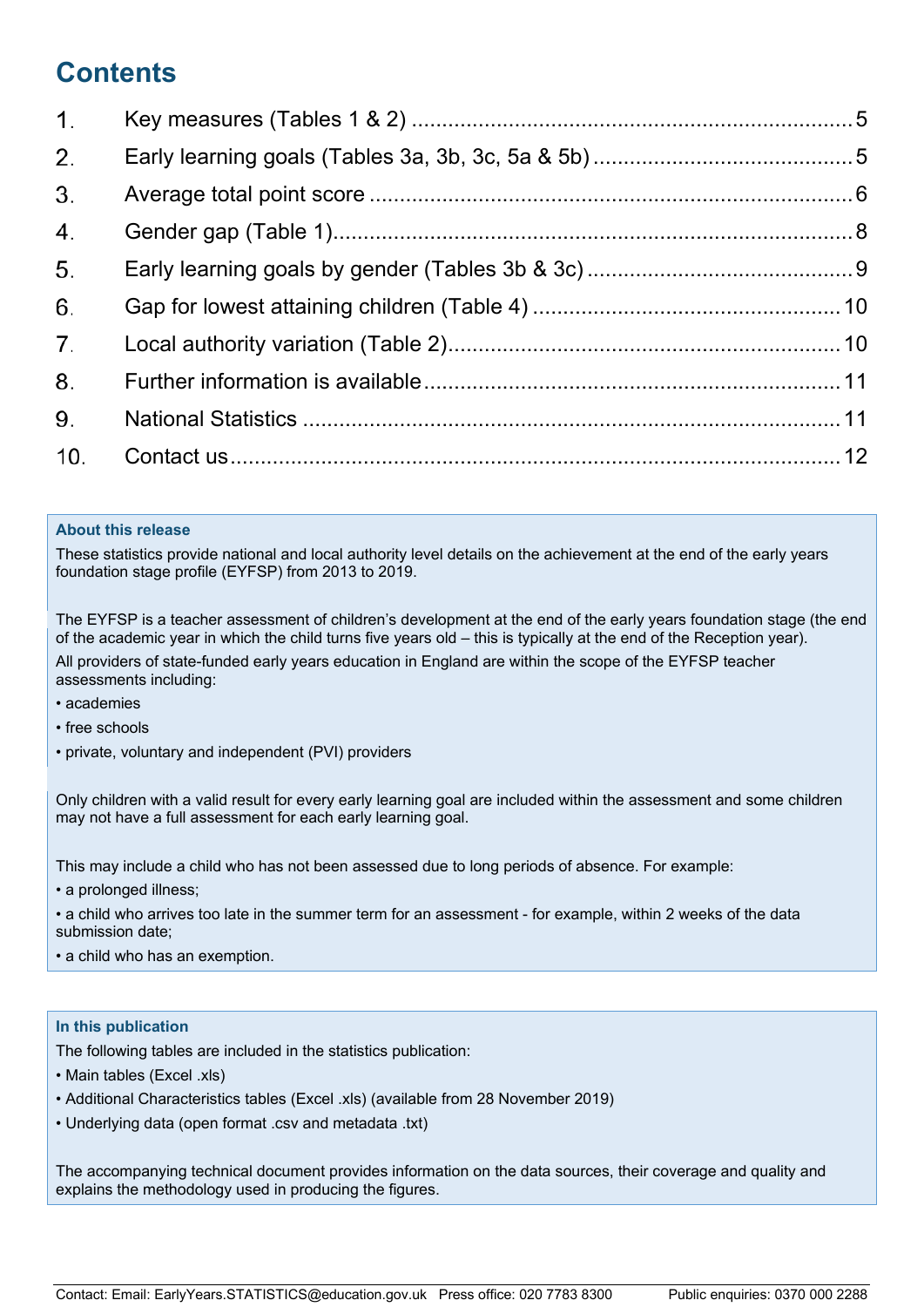### **Feedback**

 We are changing how our releases look and welcome feedback on any aspect of this document at [EarlyYears.STATISTICS@education.gov.uk](mailto:EarlyYears.STATISTICS@education.gov.uk)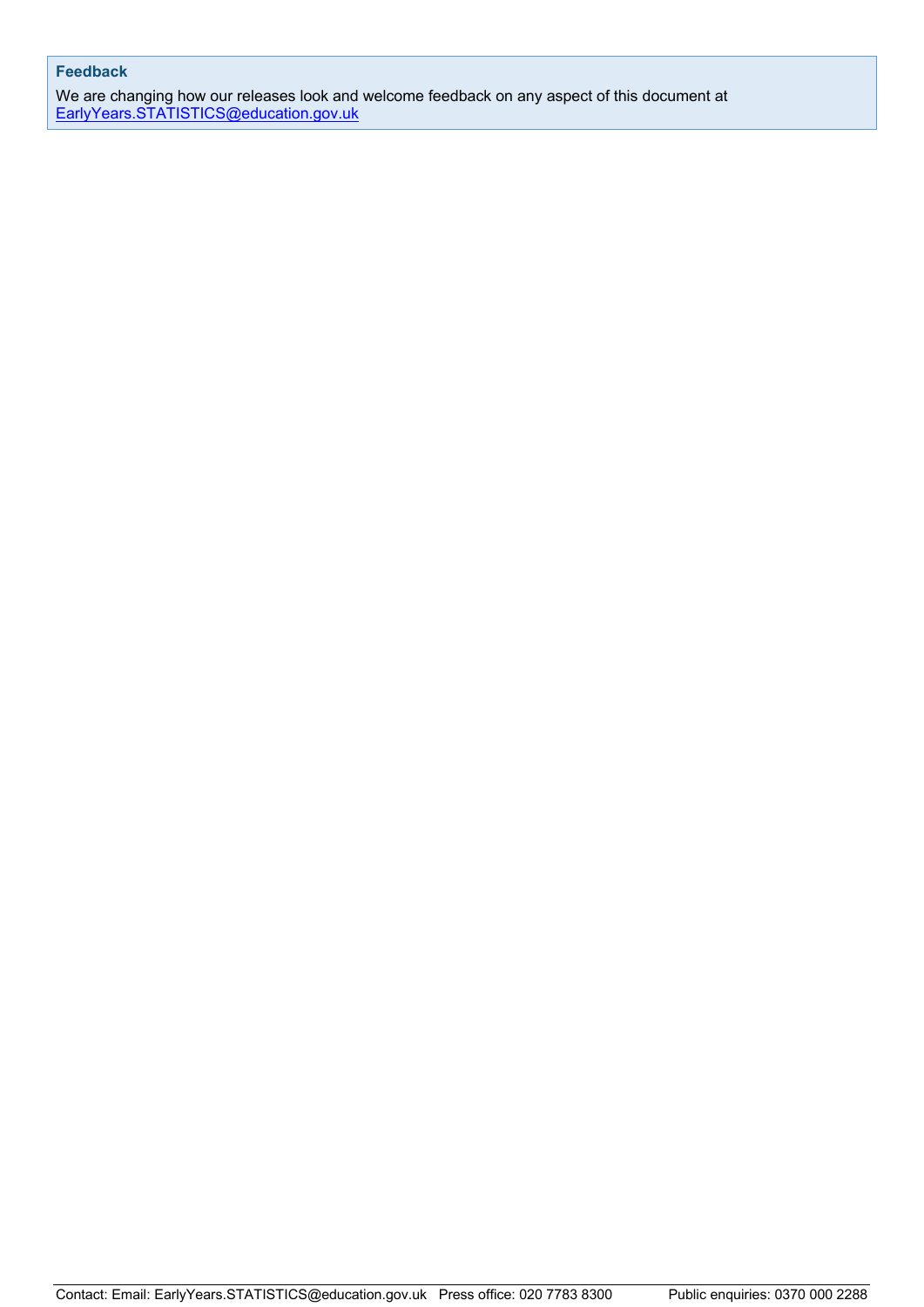### **Definitions:**

### **Good level of development**

 Children achieving a good level of development are those achieving at least the expected level within the following areas of learning:

- communication and language
- physical development
- personal, social and emotional development
- literacy
- mathematics

#### **Achieving at least the expected level across all early learning goals**

 Children achieving at least the expected level across all early learning goals (ELGs) are those achieving 'expected' or 'exceeded' in all 17 ELGs.

#### **Average total point score**

Children have their performance measured across all 17 ELGs. The following point scoring is awarded:

- emerging 1 point
- expected 2 points
- exceeding 3 points

 The sum is then taken for all children and the mean given. An outcome of 34 points is the equivalent of a child achieving the expected level in each and every early learning goal.

### **Prime and specific areas of learning**

The three prime areas of learning are:

- communication and language
- physical development
- personal, social and emotional development.

 The profile and EYFS have a stronger emphasis on the three prime areas, which are most essential for children's healthy development and are the basis for successful learning in the other four specific areas. The specific areas of learning are:

- expressive arts and design
- literacy
- mathematics
- understanding the world

### **Communication and language and literacy areas of learning**

 Statistics on the communication and language and literacy measure have been added due to a particular focus on this combination of areas of learning in the public debate. The measure combines the ELGs from the communication and language and literacy areas of learning and includes the following ELGs:

- listening and attention
- reading
- speaking
- writing
- understanding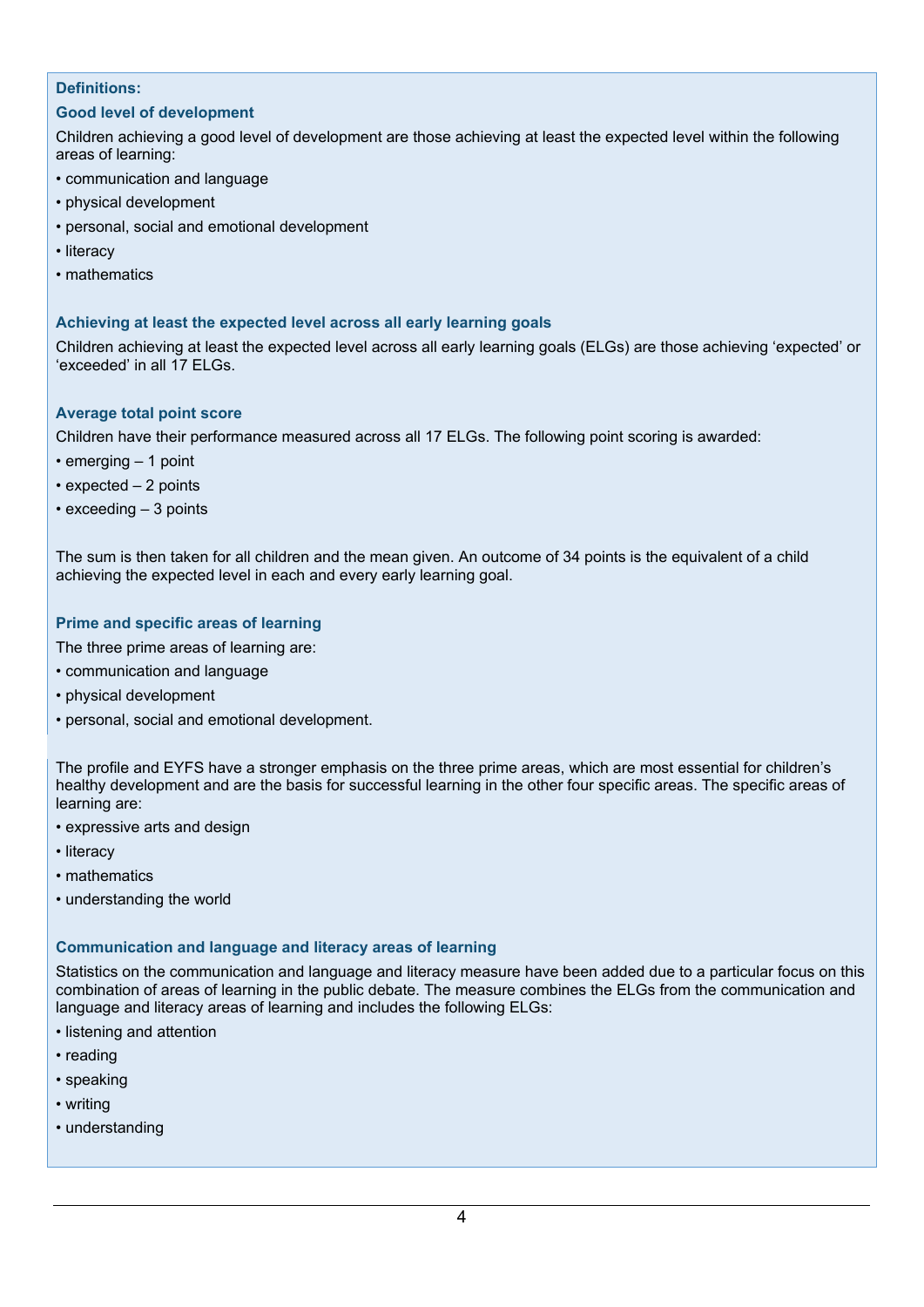## <span id="page-4-0"></span>**Key measures** (Tables 1 & 2)

 score remains the same as last year. The percentage achieving a good level of development and the percentage achieving at least expected in all ELGs continue to rise, although the rate of improvement has slowed in recent years. The average point

| Figure D: EYFSP key measures |  |
|------------------------------|--|
| England, 2013 to 2019        |  |

|      | % achieving<br>good level of<br>development | % achieving at<br>least expected in<br>all 17 early<br>learning goals | Average total<br>point score (out<br>of 51) |
|------|---------------------------------------------|-----------------------------------------------------------------------|---------------------------------------------|
| 2013 | 51.7                                        | 48.9                                                                  | 32.8                                        |
| 2014 | 60.4                                        | 58.0                                                                  | 33.8                                        |
| 2015 | 66.3                                        | 64.1                                                                  | 34.3                                        |
| 2016 | 69.3                                        | 67.3                                                                  | 34.5                                        |
| 2017 | 70.7                                        | 69.0                                                                  | 34.5                                        |
| 2018 | 71.5                                        | 70.2                                                                  | 34.6                                        |
| 2019 | 71.8                                        | 70.7                                                                  | 34.6                                        |

## <span id="page-4-1"></span> **Early learning goals** (Tables 3a, 3b, 3c, 5a & 5b)

 The percentage of children achieving at least the expected level across all early learning goals (ELGs) was 70.7%, up by 0.5ppts from last year.

 The percentage of children achieving at least the expected level has seen improvements in each year between 2013 and 2019.

In 2019, Numbers was the only ELG where there was an increase in the percentage of children achieving at least the expected level compared to 2018. The trend for the individual ELGs has changed, with 14 showing a small decrease in the percentage of children achieving the expected level. This is in contrast to the overall picture, with 0.5 ppts more children achieving at least the expected level across all the ELGs.

 at some figures which are not included in the tables, the percentage of children in emerging across 14 or more ELGs has increased from 7.0% in 2018 to 7.5% in 2019. This can be explained by children with the vast majority of ELGs in the emerging category, on average having more ELGs in the emerging category than previous years; whereas at the same time more children are in expected or exceeded in every ELG (instead of in emerging for a small number of ELGs). By looking

The reading, writing and numbers ELGs continue to have the lowest percentage of children achieving at the expected level or above. The largest improvements from 2013 were for Writing and Numbers.

Within the communication and language and literacy areas of learning 72.6% of children achieved at least the expected level of development across all the early learning goals up from 72.4% in 2018 and 56.9% in 2013.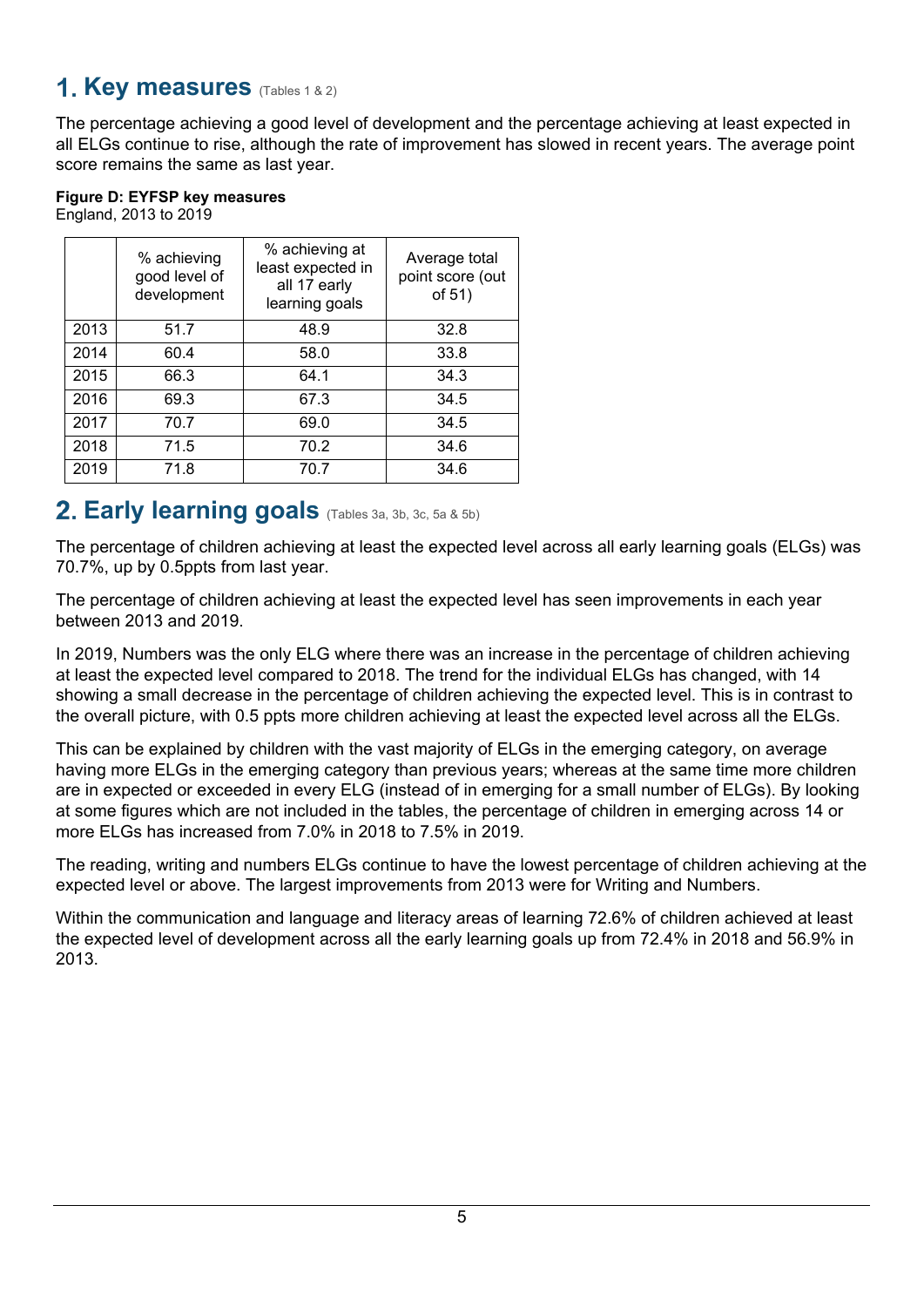#### Figure E: Percentage achieving at least expected level by early learning goal in each of the 17 early learning **goals** England, 2018 and 2019



## <span id="page-5-0"></span>3. Average total point score

The most common average point score is 34 points (see Figure F) with 28% of children achieving this score.

The spread of average total point scores shows the level of variation in achievement (see Figure G):

- $\bullet$  43.8% of all children achieved a total point score of more than 34 achieving 'exceeded' in at least one early learning goal (ELG) - up from 35.6% in 2013 and the same as in 2018
- $m$  28.0% of all children achieved a total point score of less than 34 achieving 'emerging' in at least one ELG - down from 45.8% in 2013 and 28.4% in 2018.
- $\bullet$   $\Box$  6.3% of all children achieved a total point score of less than 20, up from 6.0% in 2018. However it is still lower than  $6.9\%$  in 2013.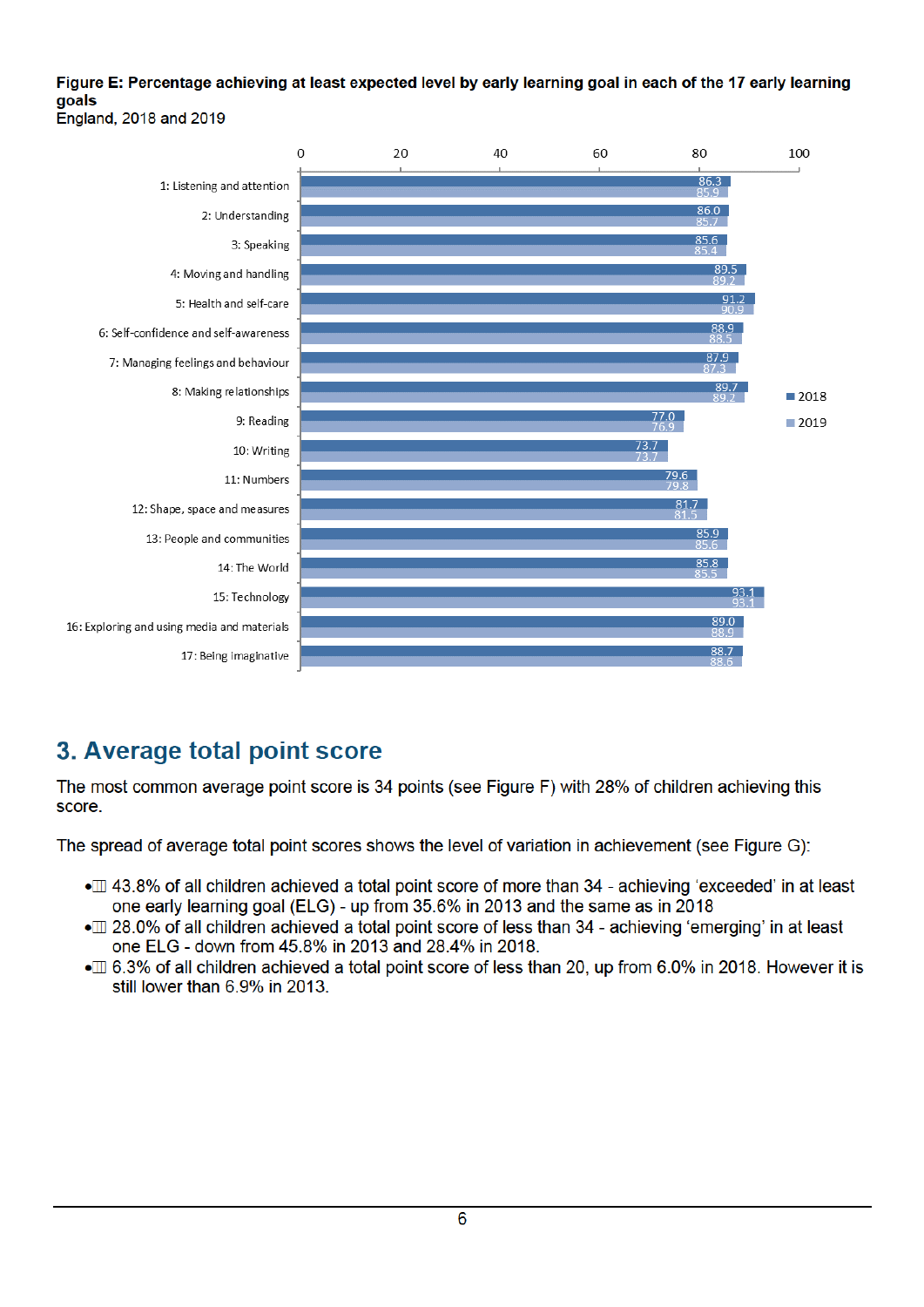### **Figure F: Total points score distribution in the EYFSP for all children**  England, 2019



 **Figure G: Time series of total points score distribution**  England, 2013 to 2019

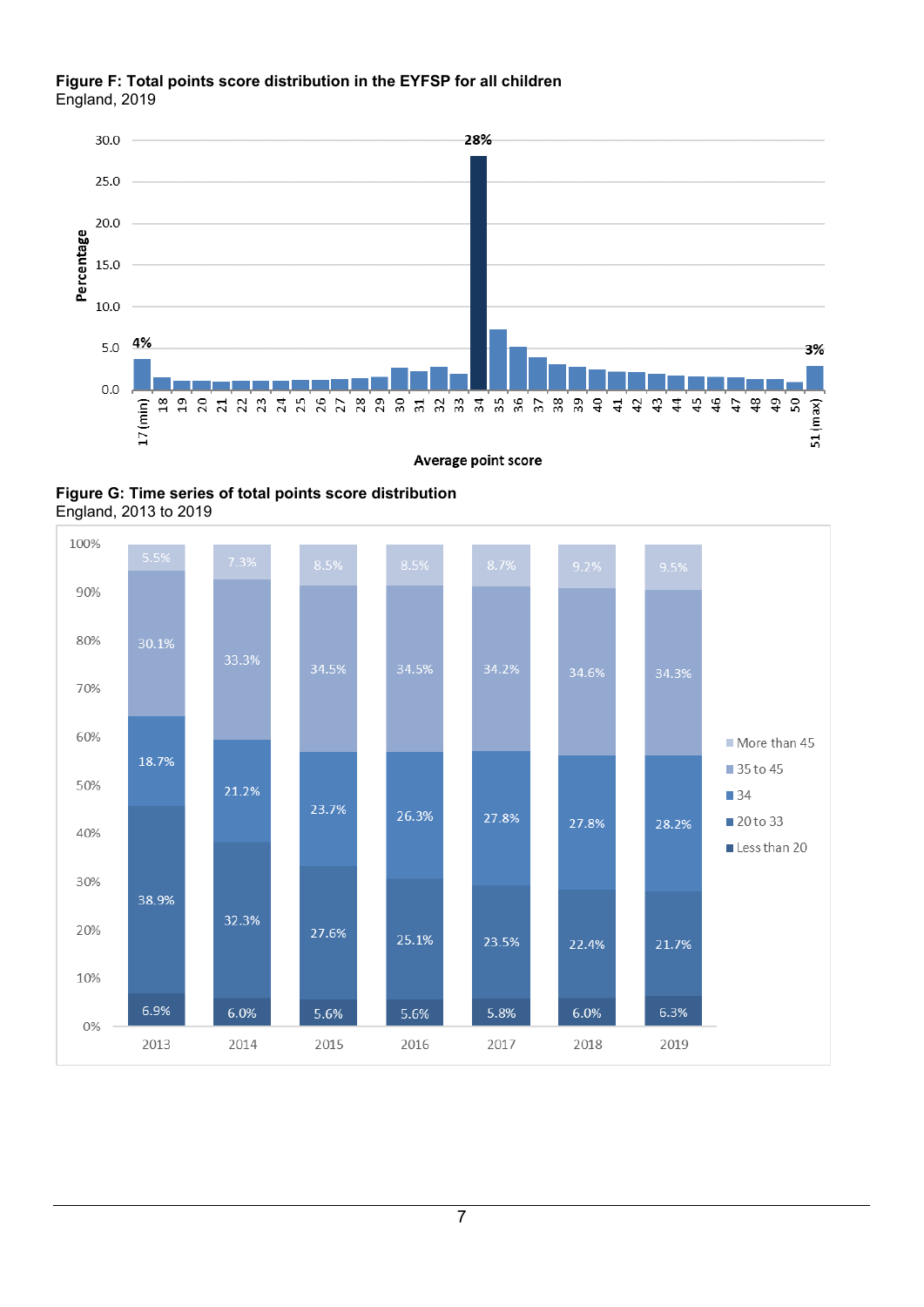## <span id="page-7-0"></span>**4. Gender gap (Table 1)**

Girls continue to perform better than boys in all three key measures with 77.6% of girls achieving at least the expected level in all early learning goals (ELGs) compared to 64.0% of boys.

Girls' performance has plateaued in 2019 with no change to average point score or the percentage achieving a good level of development compared with 2018. The percentage achieving at least the expected level across all ELGs has improved by 0.1 ppt.

Since 2018 there has been a 0.8 ppt increase in the percentage of boys achieving at least the expected level and a 0.5 ppt increase in the percentage achieving a good level of development. Their average point score remains the same as 2018 at 33.4.

This means the gender gap has decreased for the percentage achieving at least the expected level and the percentage achieving a good level of development. The gender gap for average total point score remains the same.

### **Figures H1-H3: Key measures and the gender gap (girls minus boys)** England, 2013 to 2019







8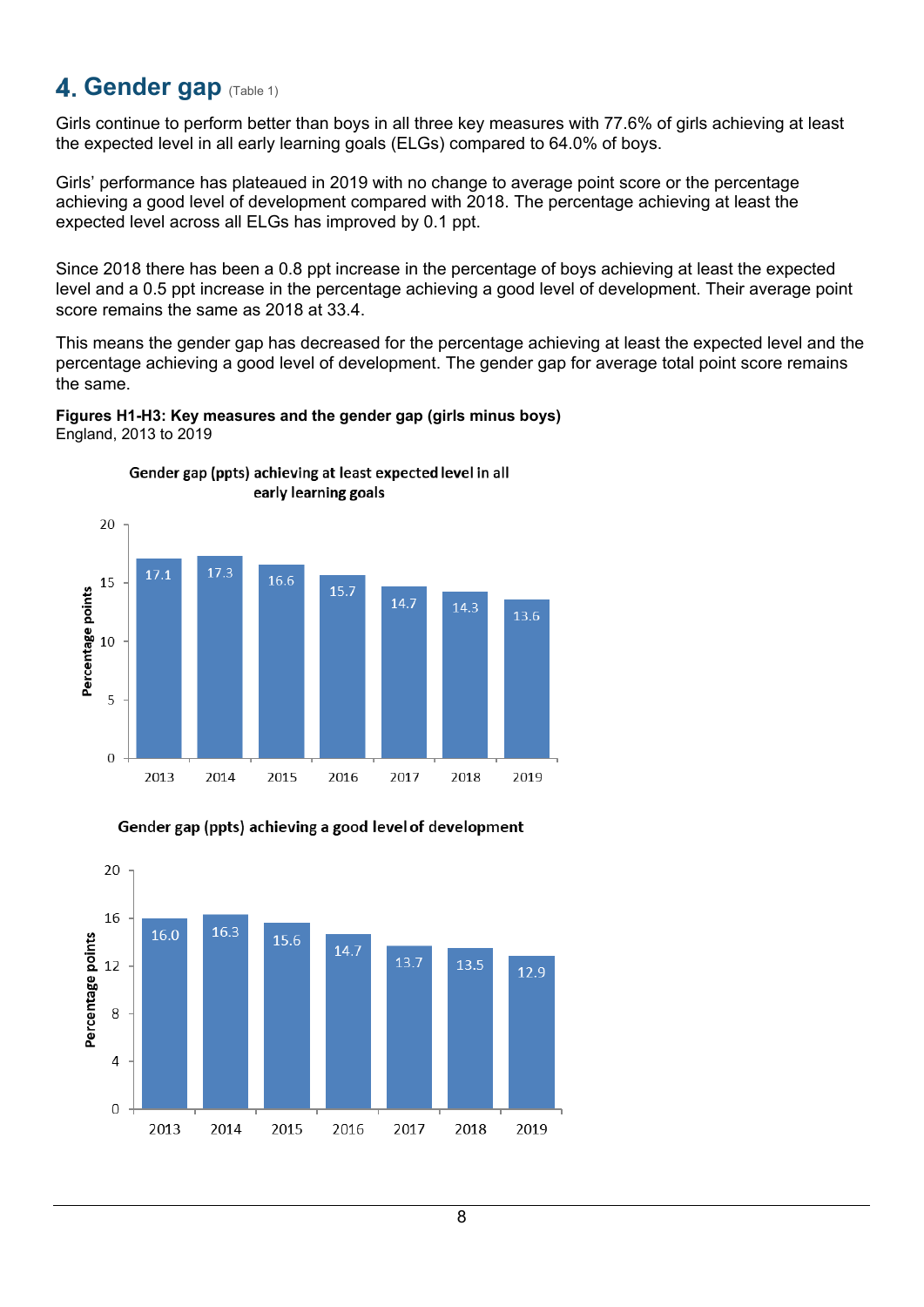

#### Gender gap average total points score

## <span id="page-8-0"></span>**Early learning goals by gender (Tables 3b & 3c)**

 at least the expected level is largest in writing (12.2ppts), reading (10.1ppts) and exploring and using media Girls continue to perform better than boys in all of the ELGs. The gender gap for the percentage achieving and materials (10.1ppts). The gap is the smallest for technology (3.1ppts).

The gender gap has increased since 2013 for four ELGs: self-confidence and self-awareness; shape, space and measures; the world, and technology but has decreased or stayed the same for all the other goals.

### **Figure I: Percentage of children achieving at least the expected level in each of the early learning goals by gender**



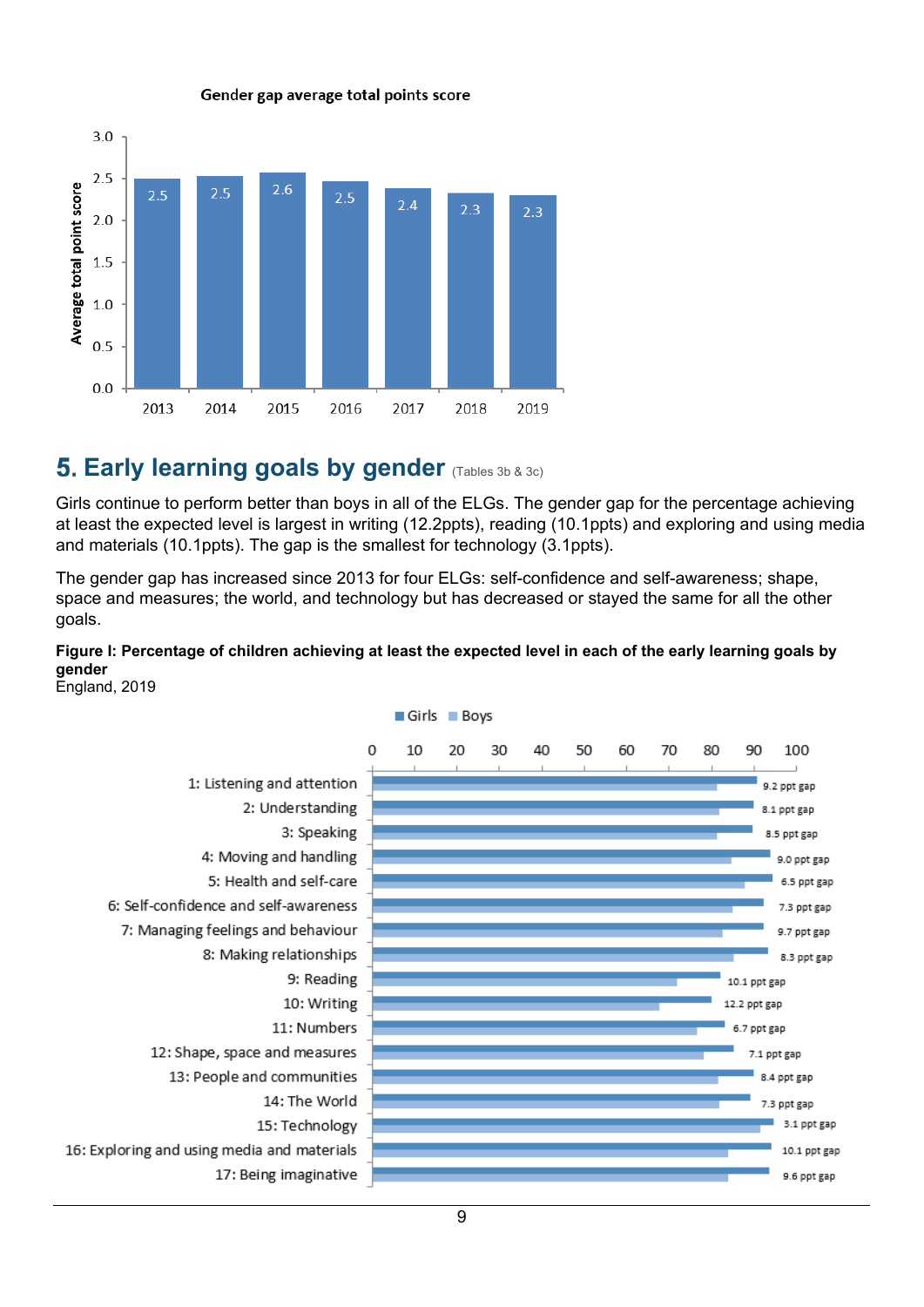## <span id="page-9-0"></span>Gap for lowest attaining children  $(T_{\text{table 4}})$

This section looks at the total average point score gap between all children and the lowest 20% of attaining children to determine if the gap is narrowing.

#### How the percentage inequality gap is calculated

The gap is calculated as the percentage difference between the mean average of the lowest 20% and the mediar average for all children.

to 23.0. However, it is up from 21.6 in 2013. The percentage inequality gap has risen to 32.4% in 2019 compared to 31.8% last year, however it has reduced from 36.6% in 2013. The mean average total point score for the lowest attaining 20% has decreased slightly from 23.2 in 2018

### Figure J: Percentage inequality gap

England, 2013 to 2019

|                                                 | 2013 | 2014 | 2015 | 2016 | 2017 | 2018 | 2019 |
|-------------------------------------------------|------|------|------|------|------|------|------|
| Median (all children) average total point score | 34   | 34   | 34   | 34   | 34   | 34   | 34   |
| Mean (all children) average total point score   | 32.8 | 33.8 | 34.3 | 34.5 | 34.5 | 34.6 | 34.6 |
| Mean (lowest 20%) average total point score     | 21.6 | 22.5 | 23.1 | 23.3 | 23.2 | 23.2 | 23.0 |
| Percentage inequality gap                       | 36.6 | 33.9 | 32.1 | 31.4 | 31.7 | 31.8 | 32.4 |

# <span id="page-9-1"></span>Local authority variation  $\sigma$   $\sigma$  able 2)

variation between the highest and lowest performing local authority is reducing over time. There continues to be significant variation between local authorities with: The majority of local authorities improved on last year's performance in the three key measures. The

- $\Box$  those achieving a good level of development<sup>1</sup> varving from 63.1% in Middlesbrough to 80.6% in Richmond upon Thames
- $\scriptstyle\rm III$  those achieving at least the expected level in all learning goals<sup>1</sup> varving from 61.4% in Middlesbrough to 80.3% in Richmond upon Thames
- $\Box$  the average point score varving from 32.1 points in Middlesbrough to 39.0 points in Richmond upon **Thames**
- $\mathbb m$  the attainment gap between all children and the lowest attaining 20% of children<sup>1</sup> varving from  $2.1\%$  in Richmond upon Thames to 45.5% in Middlesbrough

<span id="page-9-2"></span><sup>&</sup>lt;sup>1</sup> Excludes City of London and Isles of Scilly due to small numbers of schools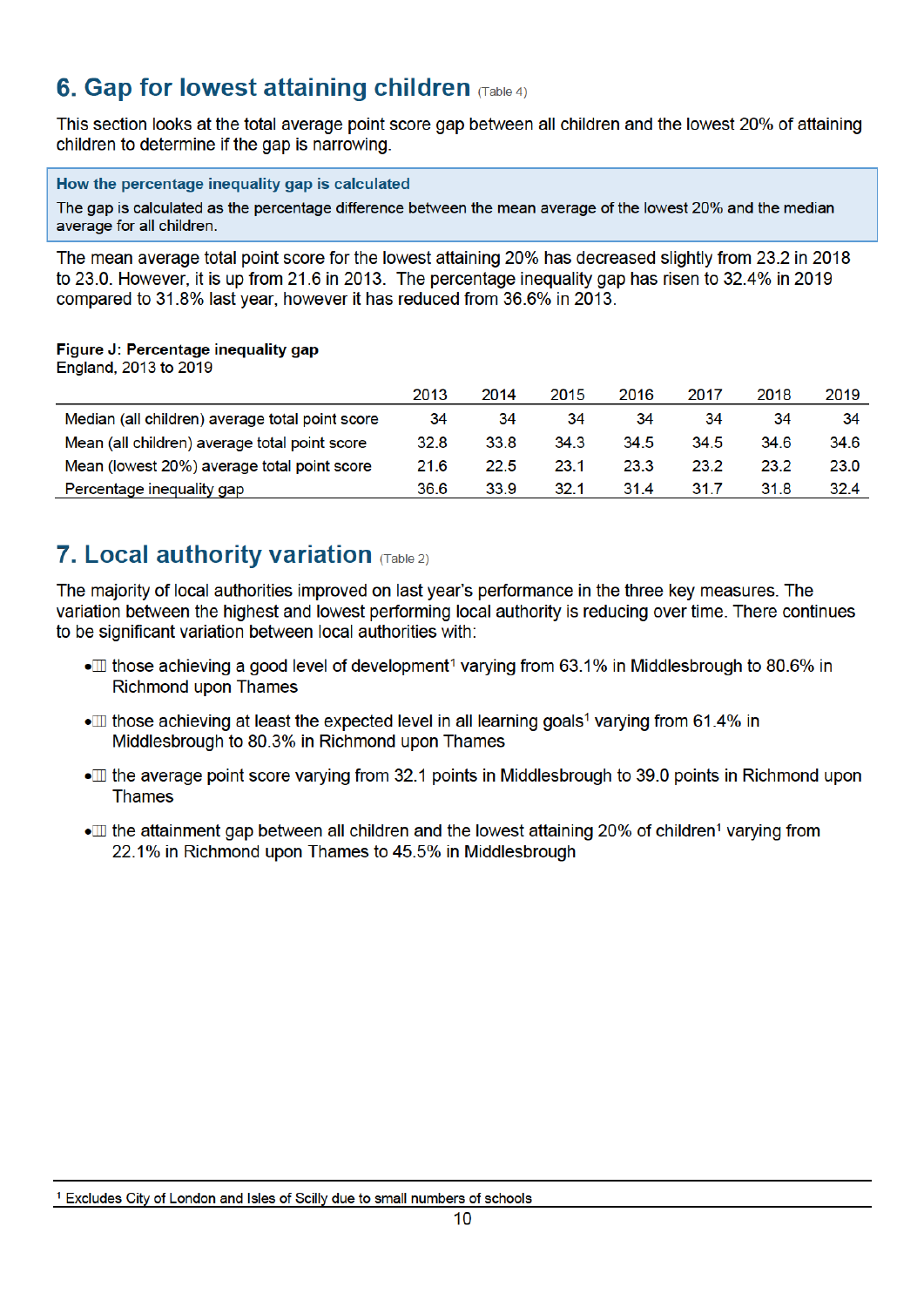# <span id="page-10-0"></span>**Further information is available**

| <b>Previous EYFSP statistical</b><br>publications including<br>characteristic breakdowns | Statistics: early years foundation stage profile.<br>Underlying data is also available at the main publication page.<br>Additional tables providing characteristic breakdowns of EYFSP results<br>will be available on the 28 November 2019.                                                                                                                                                                                                                                                                           |
|------------------------------------------------------------------------------------------|------------------------------------------------------------------------------------------------------------------------------------------------------------------------------------------------------------------------------------------------------------------------------------------------------------------------------------------------------------------------------------------------------------------------------------------------------------------------------------------------------------------------|
| <b>Early Years Foundation</b><br><b>Stage Profile collection</b><br>guide                | Information for preparing and completing the annual Early Years<br>Foundation Stage Profile, including the scope of the return, technical<br>specifications and what data needs to be submitted to the Department for<br>Education by local authorities.<br>Documents and information for local authorities in relation to the EYFSP<br>return                                                                                                                                                                         |
| <b>Early Years Foundation</b><br>Stage Handbook                                          | This handbook supports practitioners in making accurate judgements<br>about each child's attainment.<br><b>Early years foundation stage profile: handbook</b>                                                                                                                                                                                                                                                                                                                                                          |
| Early years foundation<br>stage: assessment and<br>reporting arrangements<br>(ARA)       | Statutory guidance for head teachers and local authority assessment co-<br>ordinators assessing and reporting the early years foundation stage<br>(EYFS) during the 2018 to 2019 academic year.<br><b>Early years foundation stage: assessment and reporting arrangements</b><br>(ARA)                                                                                                                                                                                                                                 |
| Early years foundation<br>stage: the future                                              | The government response to the Primary Assessment Consultation,<br>published in September 2017, set out the government's proposals to<br>improve the EYFSP. Last year, twenty four schools across England are<br>piloting revised Early Learning Goals and a revised approach to<br>assessment and moderation. An independent evaluation of the pilot,<br>planned for publication in autumn 2019, will be followed by a full public<br>consultation ahead of national implementation, which is expected in<br>2021/22. |

## <span id="page-10-1"></span>**9. National Statistics**

The United Kingdom Statistics Authority has designated these statistics as National Statistics in accordance with the Statistics and Registration Service Act 2007 and signifying compliance with the Code of Practice for Statistics.

 means these statistics are: Designation signifying their compliance with the authority's Code of Practice for Statistics which broadly

- Managed impartially and objectively in the public interest
- meet identified user needs
- produced according to sound methods
- well explained and readily accessible

Once designated as National Statistics it's a statutory requirement for statistics to follow and comply with the Code of Practice for Statistics to be observed.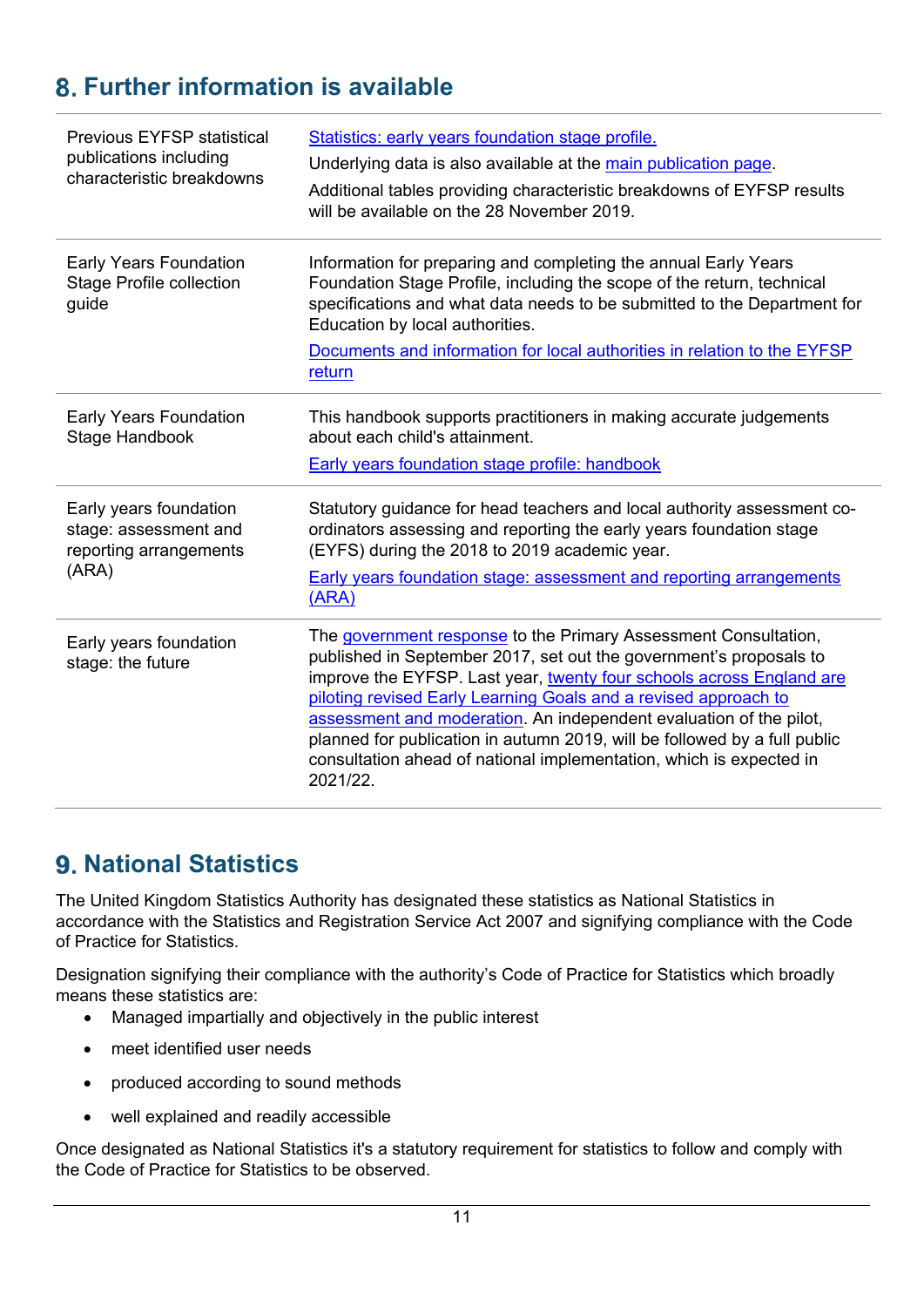The Department has a set of [statistical policies](https://www.gov.uk/government/publications/standards-for-official-statistics-published-by-the-department-for-education) in line with the Code of Practice for Official Statistics.

Find out more about the standards we follow to produce these statistics through our Standards for official [statistics published by DfE guidance.](https://www.gov.uk/government/publications/standards-for-official-statistics-published-by-the-department-for-education)

# <span id="page-11-0"></span>**10. Contact us**

We are changing how our releases look and welcome feedback on any aspect of this document at:

Data Insight and Statistics Division, Data Group, Department for Education, Sanctuary Buildings, Great Smith Street, London, SW1P 3BT.

Email: [EarlyYears.STATISTICS@education.gov.uk](mailto:EarlyYears.STATISTICS@education.gov.uk) 

## **Media enquiries**

Press Office News Desk, Department for Education, Sanctuary Buildings, Great Smith Street, London SW1P 3BT.

Tel: 020 7783 8300